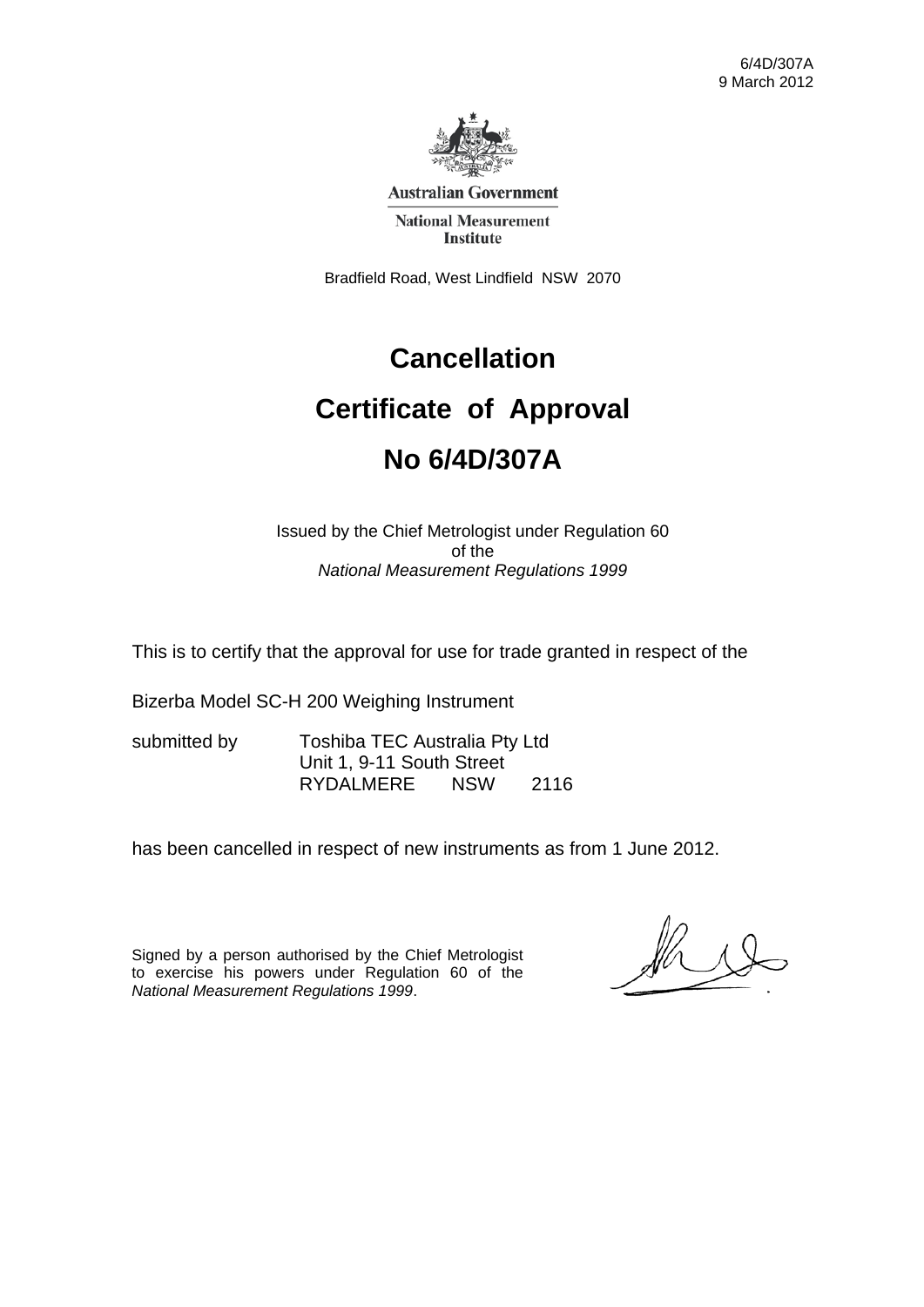

**Australian Government** 

**National Measurement Institute** 

Bradfield Road, West Lindfield NSW 2070

# **Certificate of Approval**

# **No 6/4D/307A**

Issued by the Chief Metrologist under Regulation 60 of the *National Measurement Regulations 1999* 

This is to certify that an approval for use for trade has been granted in respect of the

Bizerba Model SC-H 200 Weighing Instrument

| submitted by | Toshiba TEC Australia Pty Ltd |            |       |
|--------------|-------------------------------|------------|-------|
|              | Unit 1, 9-11 South Street     |            |       |
|              | RYDALMERE                     | <b>NSW</b> | 2116. |

**NOTE:** This Certificate relates to the suitability of the pattern of the instrument for use for trade only in respect of its metrological characteristics. This Certificate does not constitute or imply any guarantee of compliance by the manufacturer or any other person with any requirements regarding safety.

This Certificate is issued upon completion of a review of approval NSC 6/4D/307.

This approval has been granted with reference to document NMI R 76, *Nonautomatic weighing instruments, Parts 1 and 2*, dated July 2004.

#### CONDITIONS OF APPROVAL

This approval becomes subject to review on 1 February 2012, and then every 5 years thereafter.

Instruments purporting to comply with this approval shall be marked NMI 6/4D/307A and only by persons authorised by the submittor.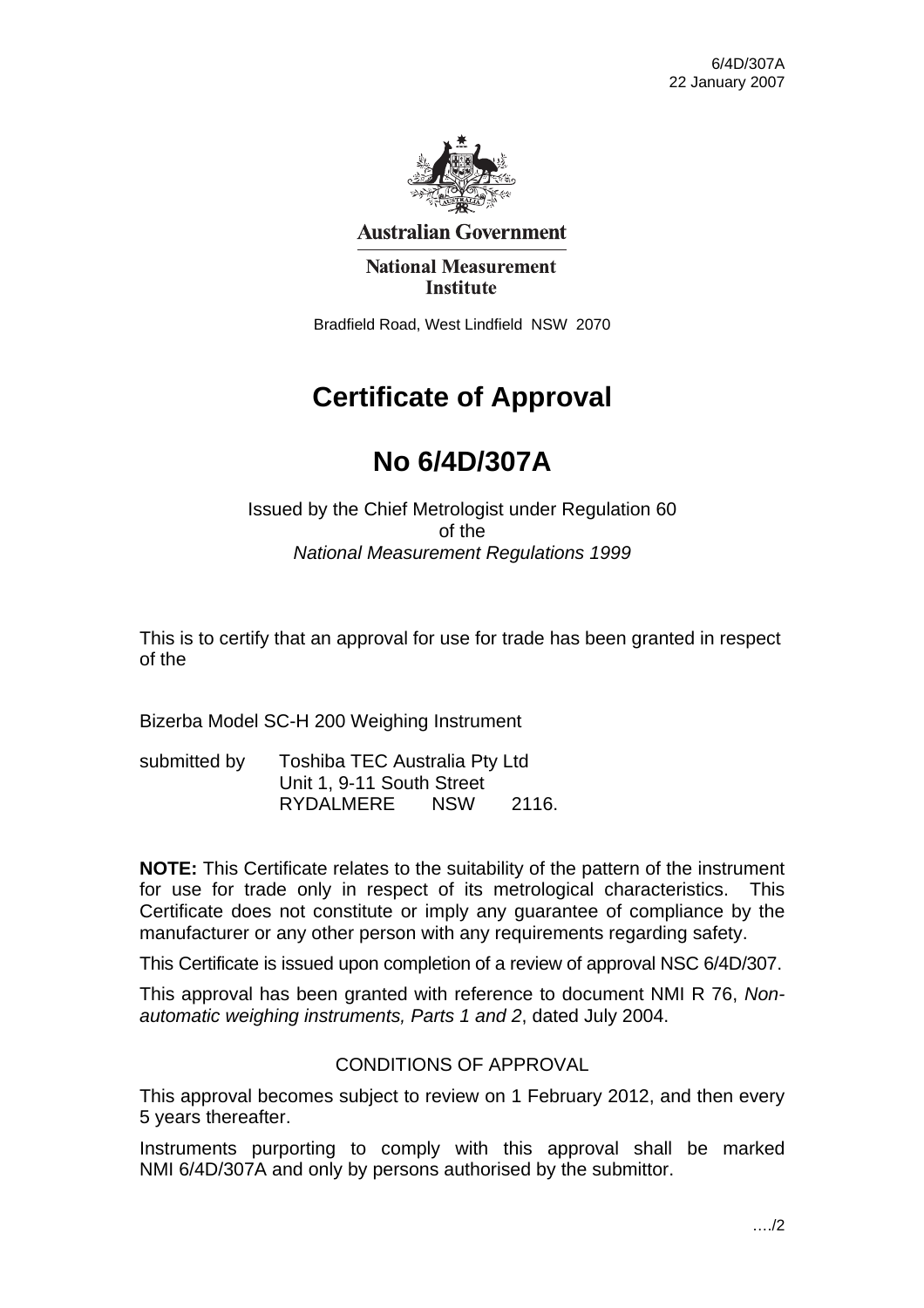#### Certificate of Approval No 6/4D/307A Page 2

It is the submittor's responsibility to ensure that all instruments marked with this approval number are constructed as described in the documentation lodged with the National Measurement Institute (NMI) and with the relevant Certificate of Approval and Technical Schedule. Failure to comply with this Condition may attract penalties under Section 19B of the National Measurement Act and may result in cancellation or withdrawal of the approval, in accordance with document NMI P 106.

The National Measurement Institute reserves the right to examine any instrument or component of an instrument purporting to comply with this approval.

Auxiliary devices used with this instrument shall comply with the requirements of General Supplementary Certificate No S1/0/A.

# DESCRIPTIVE ADVICE

**Pattern:** approved 19 January 2007

• A Bizerba model SC-H 200 multi-interval self-indicating pricecomputing weighing instrument with a maximum capacity of 15 kg.

**Variants:** approved 19 January 2007

- 1. Certain models of the SC-H series as single interval instruments.
- 2. Certain models of the SC-H 100 series.
- 3. Certain models of the SC-H 500 series.
- 4. The model SC-H 800.
- 5. Models of the SC-H series connected in a network.
- 6. Models of the SC-H series connected in a network using wireless LAN (local area network) technology.
- 7. With an alternative display, in which case the model number has an 'OD' suffix.
- 8. The model SC-H 400 OD.

Technical Schedule No 6/4D/307A describes the pattern and variants 1 to 8.

#### FILING ADVICE

The documentation for this approval comprises:

 Certificate of Approval No 6/4D/307A dated 22 January 2007 Technical Schedule No 6/4D/307A dated 22 January 2007 (incl. Test Procedure) Figures 1 to 7 dated 22 January 2007

Signed by a person authorised by the Chief Metrologist to exercise his powers under Regulation 60 of the *National Measurement Regulations 1999*.

 $\frac{1}{2}$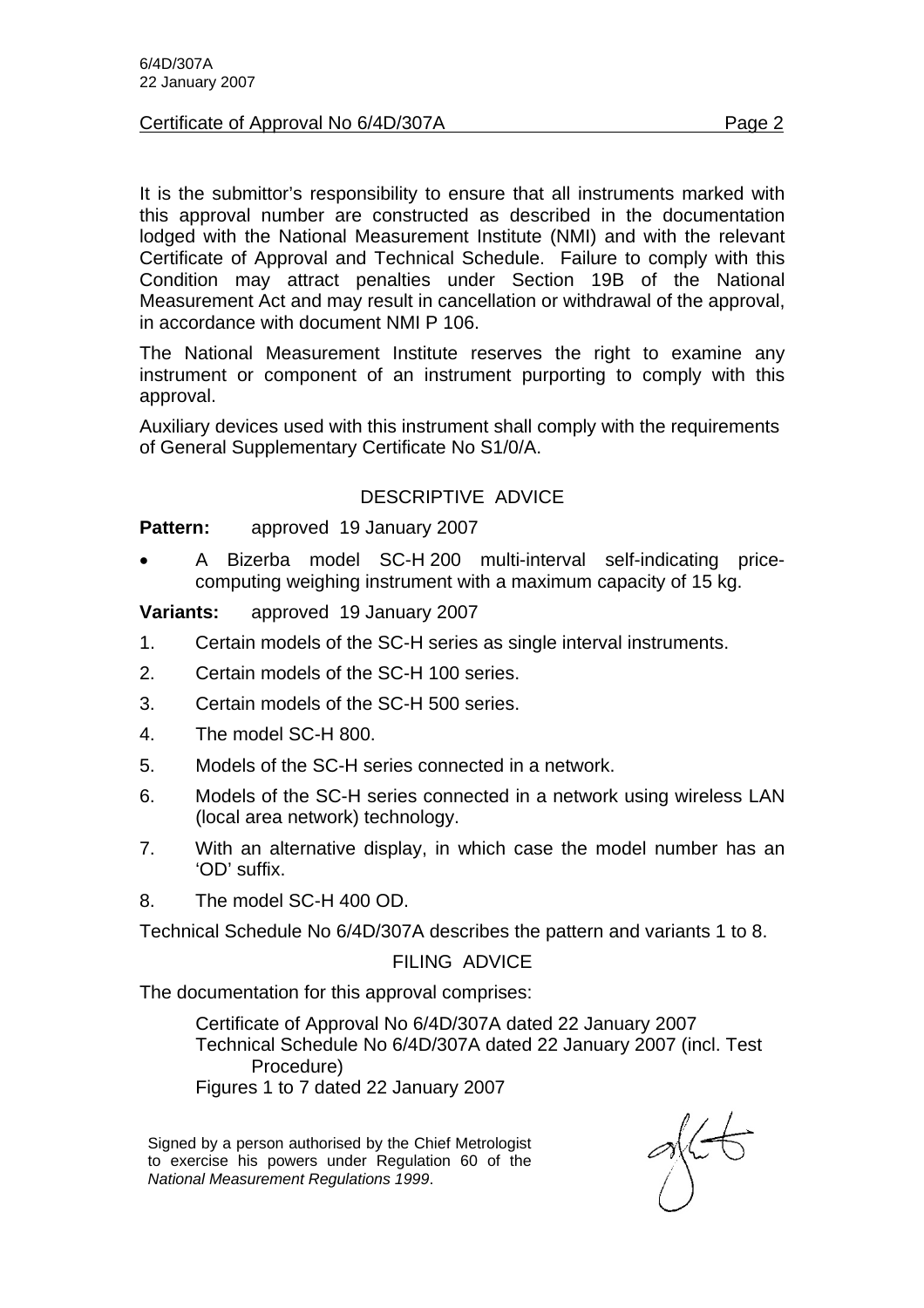### TECHNICAL SCHEDULE No 6/4D/307A

Pattern: Bizerba Model SC-H 200 Weighing Instrument

**Submittor:** Toshiba TEC Australia Pty Ltd Unit 1, 9-11 South Street RYDALMERE NSW 2116

#### **1. Description of Pattern**

A Bizerba model SC-H 200 multi-interval self-indicating price-computing weighing instrument (Figures 1 and 2) with a verification scale interval (*e1*) of 0.002 kg up to 6 kg and with a verification scale interval  $(e_2)$  of 0.005 kg from 6 kg up to the maximum capacity of 15 kg.

The instrument has an operator keyboard and display integrated into the instrument body, and a column-mounted customer display. Each display is a liquid crystal dot matrix type, on which weight, unit price and price information, together with alphanumeric information relating to product look up (PLU) items, is displayed. In addition when a tare or pre-set tare is operational a display of the tare value is provided.

Instruments may be fitted with an integral label or ticket printer. A suffix to the model number indicates the printer type, e.g. the model SC-H 200 T is provided with a thermal receipt printer while the model SC-H 200 E has a thermal label printer.

Instruments have unit price to \$9999.99/kg, price to \$9999.99, a product look up (PLU) facility, and may be fitted with output sockets (output interfacing capability) for the connection of peripheral and/or auxiliary devices.

Instruments may be provided with a 53 key PLU keyboard.

#### **1.1 Zero**

Zero is automatically corrected to within  $\pm 0.25e_1$  whenever power is applied and whenever the instrument comes to rest within  $0.5e<sub>1</sub>$  of zero.

The initial zero-setting device has a nominal range of not more than 20% of the maximum capacity of the instrument.

One of the instrument keys may be configured to operate a semi-automatic zero-setting device with a nominal range of not more than 4% of the maximum capacity of the instrument.

#### **1.2 Tare**

A semi-automatic subtractive tare device of up to maximum capacity may be fitted. In addition, a keyboard-entered pre-set subtractive tare device of up to 6 kg maximum capacity may be fitted.

A separate display of the tare value is provided whenever a tare is active.

Pre-set tare values may also be associated with PLU keys.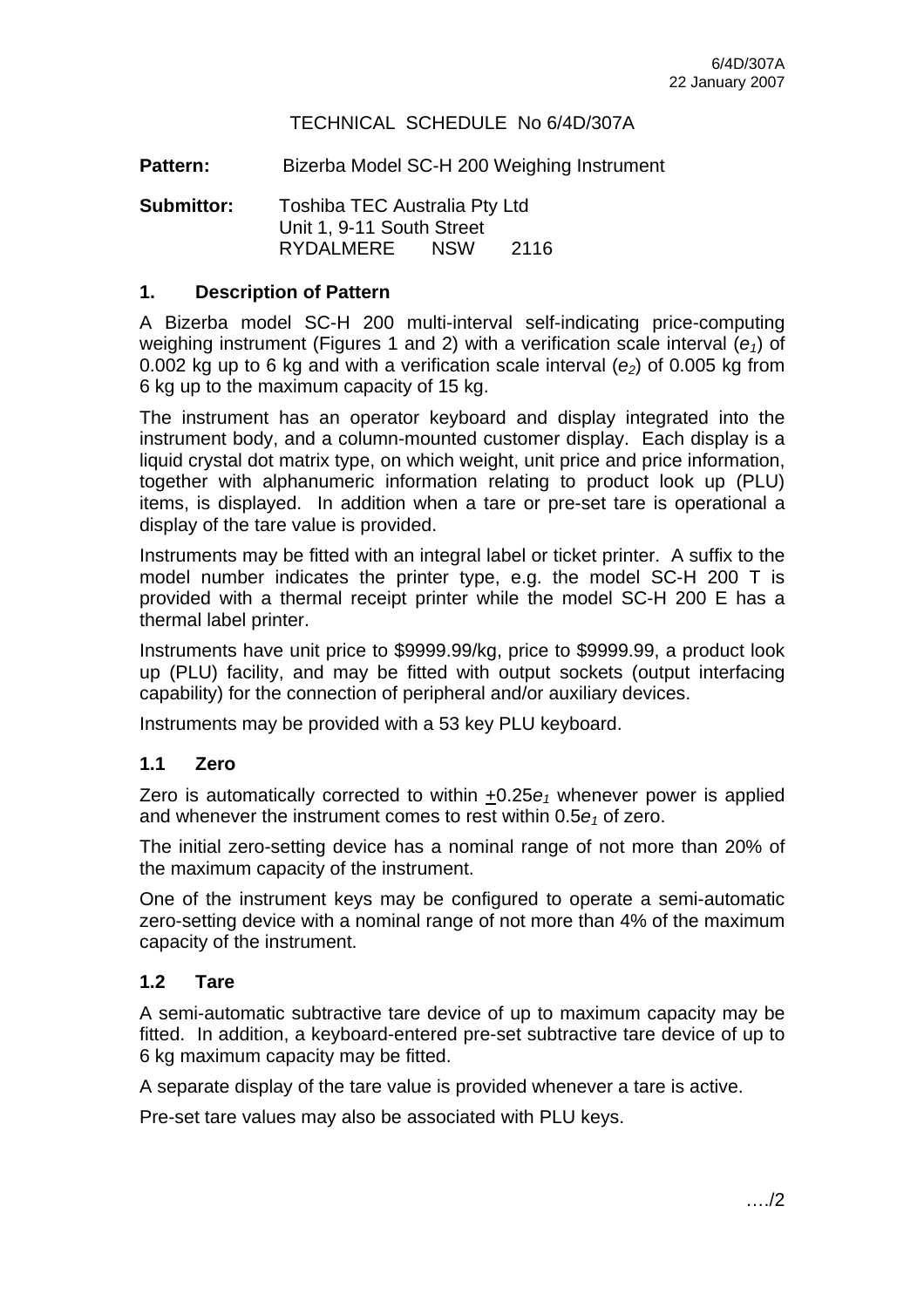# Technical Schedule No 6/4D/307A Page 2

# **1.3 Display Check**

A display check is initiated whenever power is applied.

# **1.4 Levelling**

The instrument is provided with adjustable feet and adjacent to the level indicator is a notice advising that the instrument must be level when in use.

# **1.5 Verification/Certification Provision**

Provision is made for the application of a verification/certification mark.

# **1.6 Sealing Provision**

Provision is made for the calibration adjustments to be sealed by means of a destructible adhesive label, or lead and wire seal, used to prevent removal of the plate that provides access to the pins that allow calibration (Figure 3).

# **1.7 Descriptive Markings**

Instruments carry the following markings:

| Manufacturer's mark, or name written in full | Bizerba, Germany |  |
|----------------------------------------------|------------------|--|
| Name or mark of manufacturer's agent         |                  |  |
| Indication of accuracy class                 |                  |  |
| Pattern approval mark for the instrument     | NMI 6/4D/307A    |  |
| Maximum capacity                             | $Max$ / kg #1    |  |
| Minimum capacity                             | <i>Min</i> kg #1 |  |
| Verification scale interval                  | $e =$ / kg #1    |  |
| Tare capacity                                | $T = -$ kg #2    |  |
| Serial number of the instrument              |                  |  |

- #1 These markings are also shown near the display of the result if they are not already located there.
- #2 This marking is required if *T* is not equal to *Max*.

# **2. Description of Variants**

# **2.1 Variant 1**

The pattern and certain other models of the SC-H 100, SC-H 200, SC-H 500, and SC-H 800 series as single interval instruments. Instruments may be fitted with a semi-automatic subtractive tare device and/or a keyboard-entered preset subtractive tare device, each of up to maximum capacity. Instruments may be in capacities as listed below:

- Of 6 kg maximum capacity with a verification scale interval of 0.002 kg.
- Of 15 kg maximum capacity with a verification scale interval of 0.005 kg.
- Of 30 kg maximum capacity with a verification scale interval of 0.01 kg.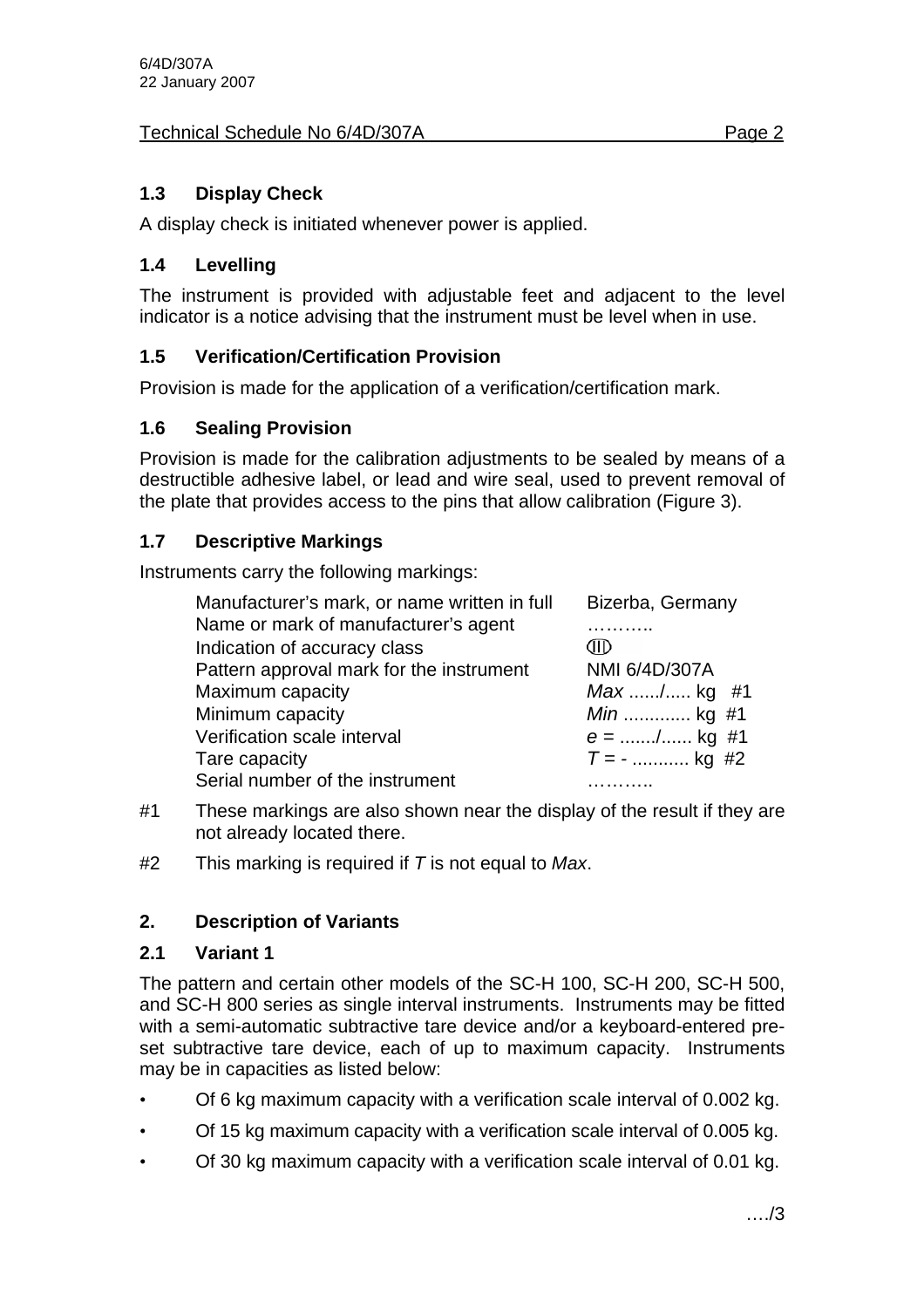## **2.2 Variant 2**

Certain models of the SC-H 100 series as listed below.

- Model SC-H 100 (Figures 2 and 4) which is similar to the pattern but has the customer display integrated into the instrument body.
- Model SC-H 100 G (Figure 2) which is similar to the model SC-H 100 but has the basework in a separate unit to the display/printer.

### **2.3 Variant 3**

- (i) Certain models of the SC-H 500 series as listed below.
- Model SC-H 500 SB1 (Figures 2 and 5) which is similar to the pattern but with the display, printer and keyboard mounted on a column. It has an additional PLU keyboard with up to 96 keys.
- Model SC-H 500 SB2 (Figure 2) which is similar to the model SC-H 500 SB1 but has two additional PLU keyboards each with up to 96 keys.
- (ii) Certain other models of the SC-H 500 series as listed below. These instruments are intended for self-service operation only, and all the operator interface keys of the pattern (other than the PLU keyboards) are covered.

The use of the totalisation across instruments arrangement described in variant 5 is not approved in this self-service arrangement.

- Model SC-H 500 QS1 which is similar to the model SC-H 500 SB1.
- Model SC-H 500 QS2 which is similar to the model SC-H 500 SB2.

# **2.4 Variant 4**

The model SC-H 800 (Figure 6) which is similar to the pattern but with the display, printer and keyboard mounted on a column.

# **2.5 Variant 5**

The models of the SC-H series may be connected in a network with compatible approved Bizerba instruments, to share common PLU data, for totalisation across instruments (that is, transactions entered by an operator at different instruments can be totalised at any instrument in the network), and to accumulate and retrieve management information.

In addition, the network may be interfaced with a computer for the collection of management data, or the downloading of PLU data.

Note: The weighing and price-computing functions of each weighing instrument in the network are independent, and the removal, repair or replacement of a particular weighing instrument does not necessitate reverification of any other weighing instrument in the network.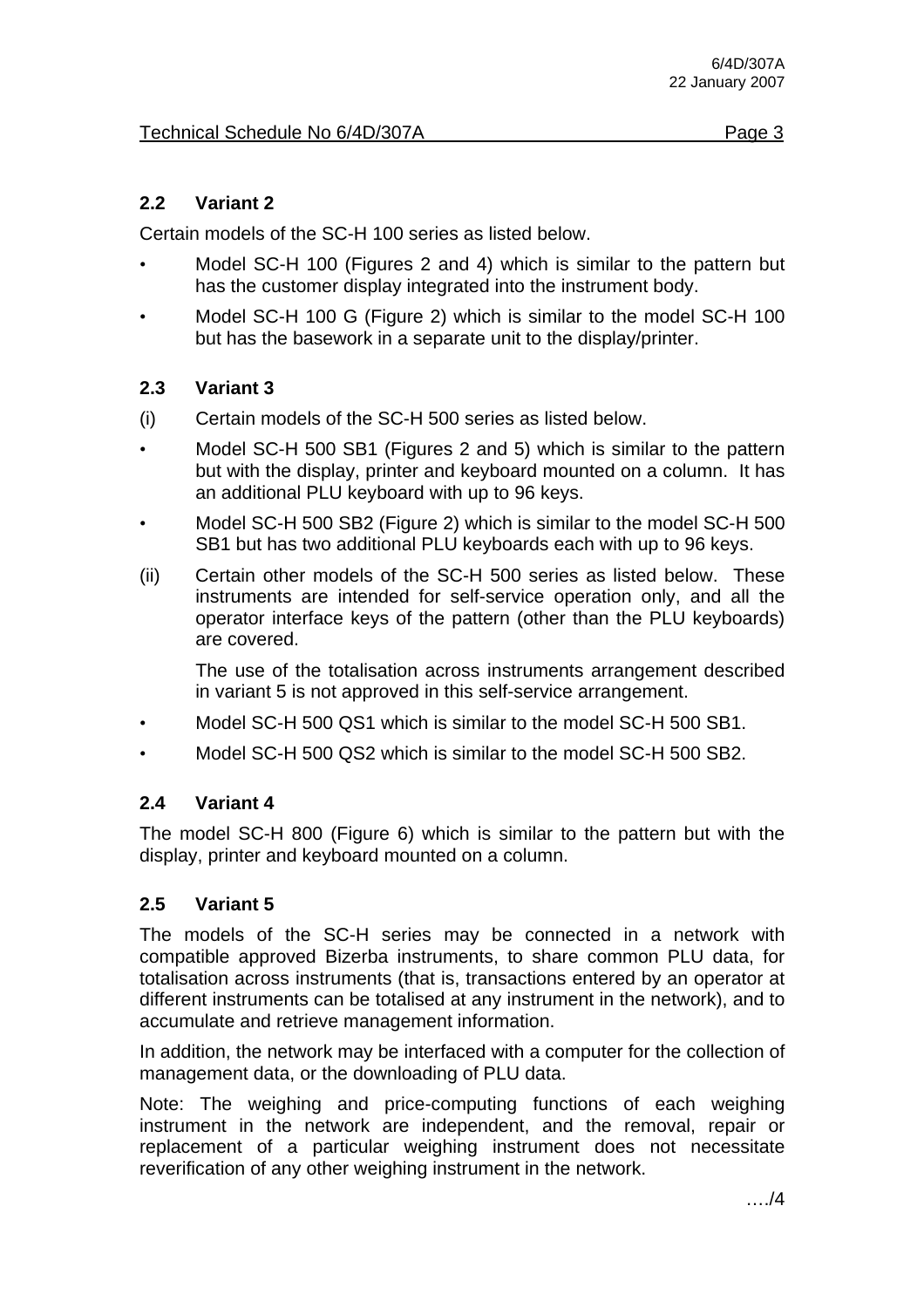#### Technical Schedule No 6/4D/307A Page 4

## **2.6 Variant 6**

The models of the SC-H series may be connected in a network (as described in variant 5) but using wireless LAN (local area network) technology rather than a physical connection.

# **2.7 Variant 7**

Models of the pattern and variants with an orange liquid crystal display (LCD), and identified by use of 'OD' as a suffix to the model name, e.g. the pattern, model SC-H 200 becomes model SC-H 200 OD.

Note: In addition to the T and E suffixes mentioned in clause **1. Description of Pattern** an 'F' suffix may also be used to designate an instrument with a column mounted display facing the customer.

### **2.8 Variant 8**

The model SC-H 400 OD which is similar to the pattern, but is in the form of a suspended (hanging) scale (Figure 7).

As the instrument is freely suspended, the levelling arrangements described for the pattern are not required.

# TEST PROCEDURE

Instruments should be tested in accordance with any relevant tests specified in the Uniform Test Procedures.

Maximum Permissible Errors at Verification/Certification

For single range instruments, the maximum permissible errors for increasing and decreasing loads on initial verification/certification for loads, *m*, expressed in verification scale intervals, *e*, are:

 $\pm$  0.5e for loads 0 < m < 500; ± 1.0e for loads 500 < m < 2 000; and ± 1.5e for loads 2 000 < m < 10 000.

For multi-interval instruments with verification scale intervals of  $e_1$ ,  $e_2$  ..., apply  $e_1$  for zero adjustment, and maximum permissible errors apply  $e_1$ ,  $e_2$ ,... as applicable for the load.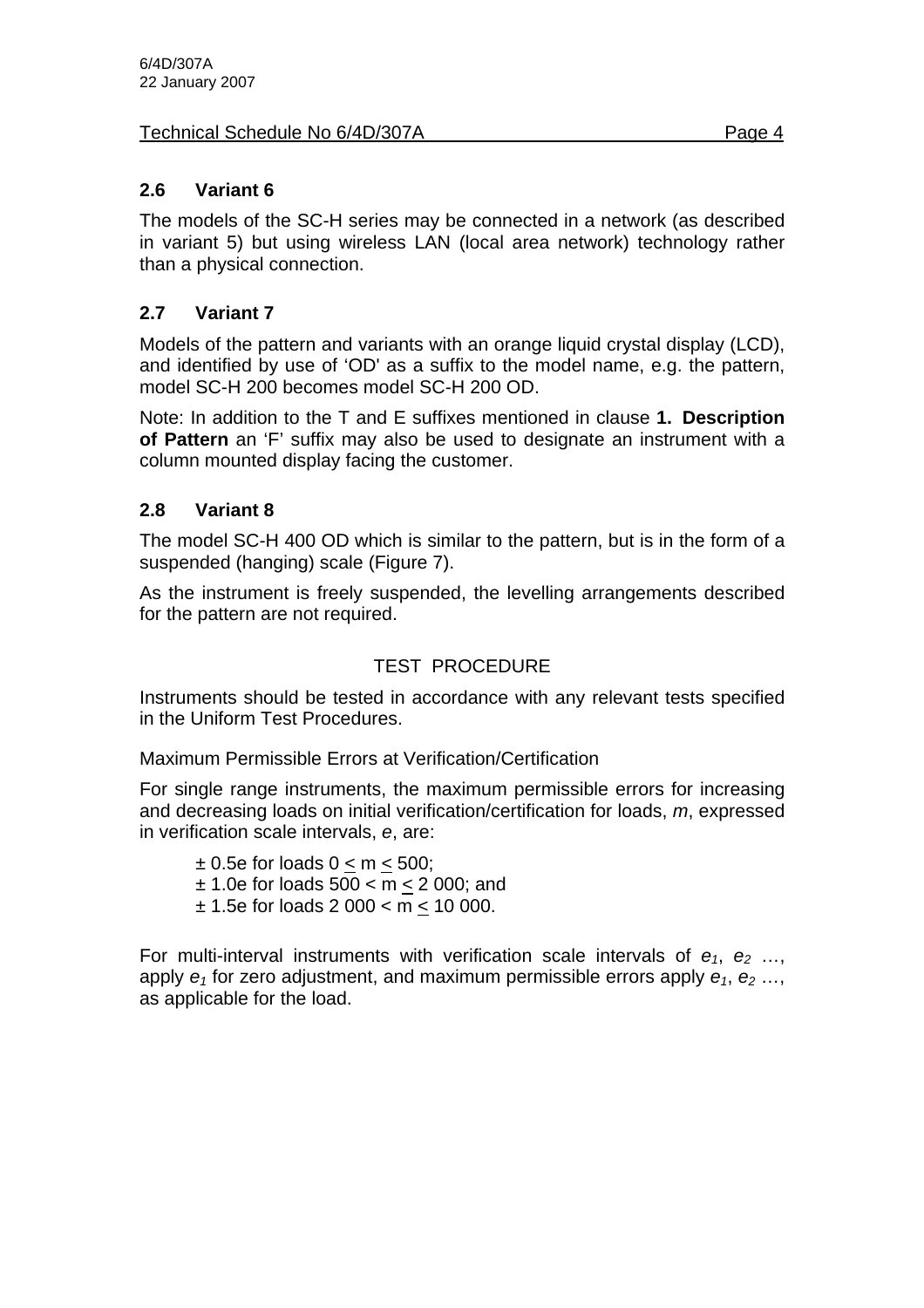| BIZERBA SC SYSTEM CLASS<br>$0.000$<br>$_{0,00}$<br>E Brown<br>0.00<br>ררררררו<br>- רוררררר |
|--------------------------------------------------------------------------------------------|
| $-111$<br><b>PLITTLE</b><br>擂<br>3N<br>BIZERIER                                            |

Bizerba Model SC-H 200 Weighing Instrument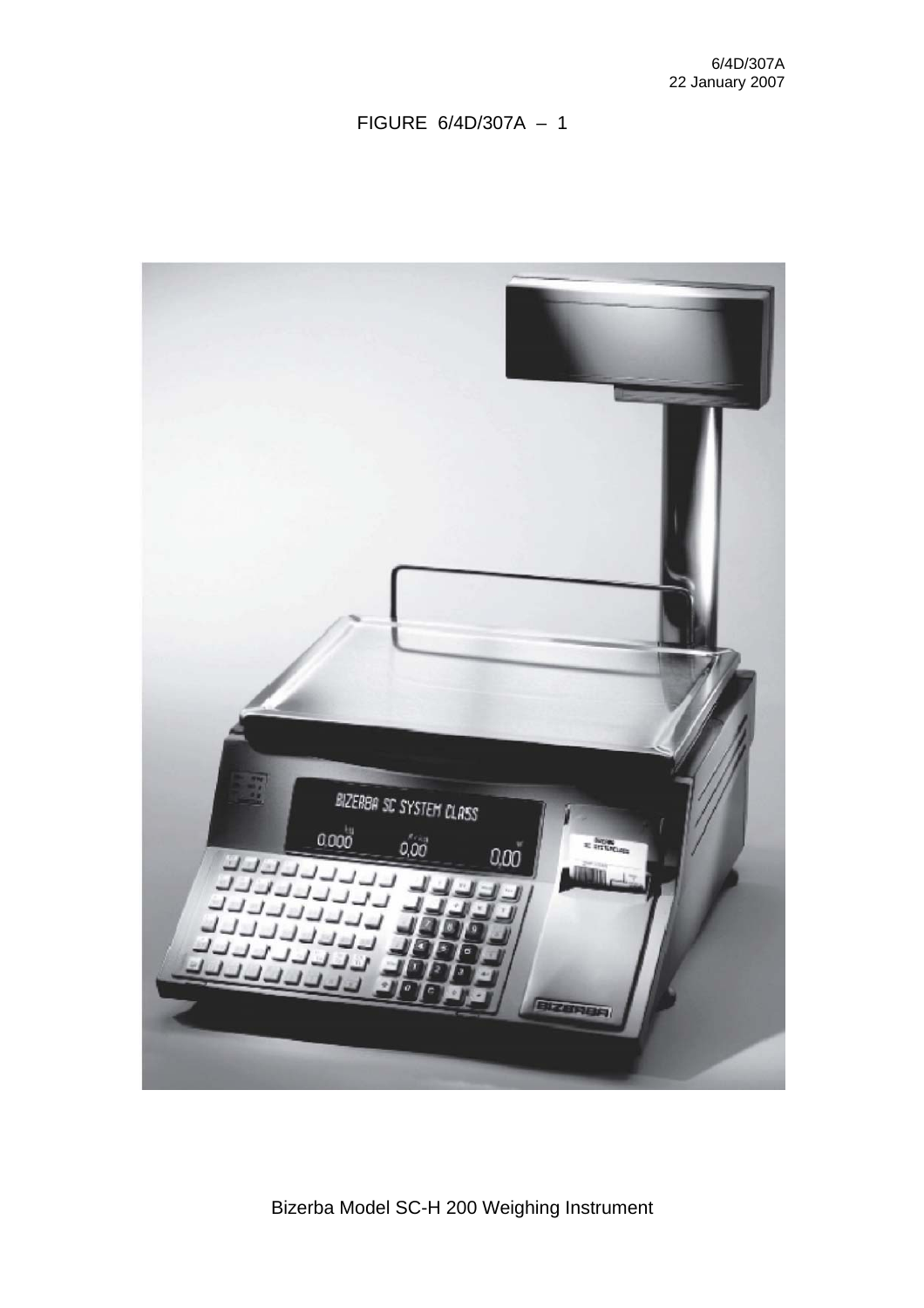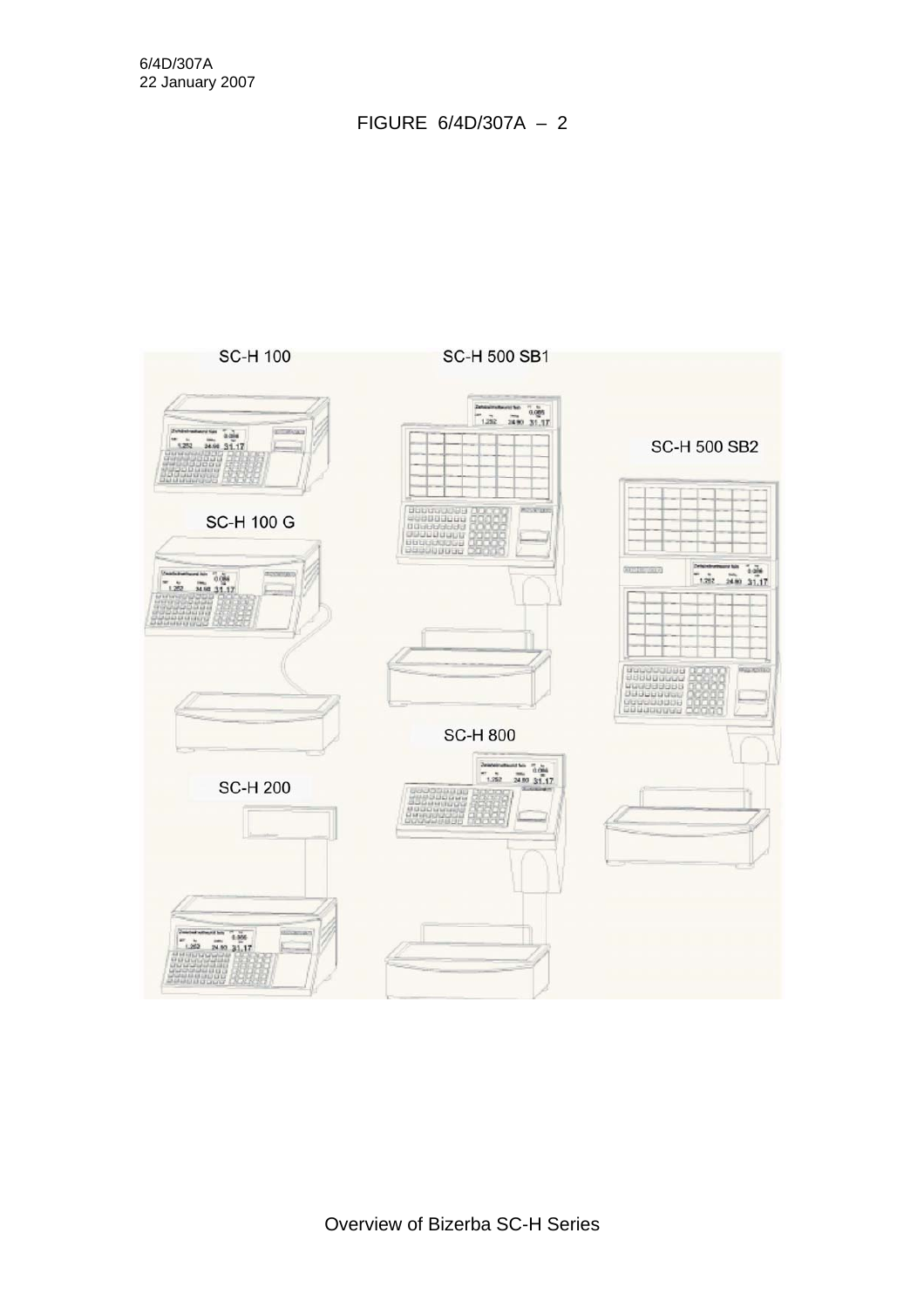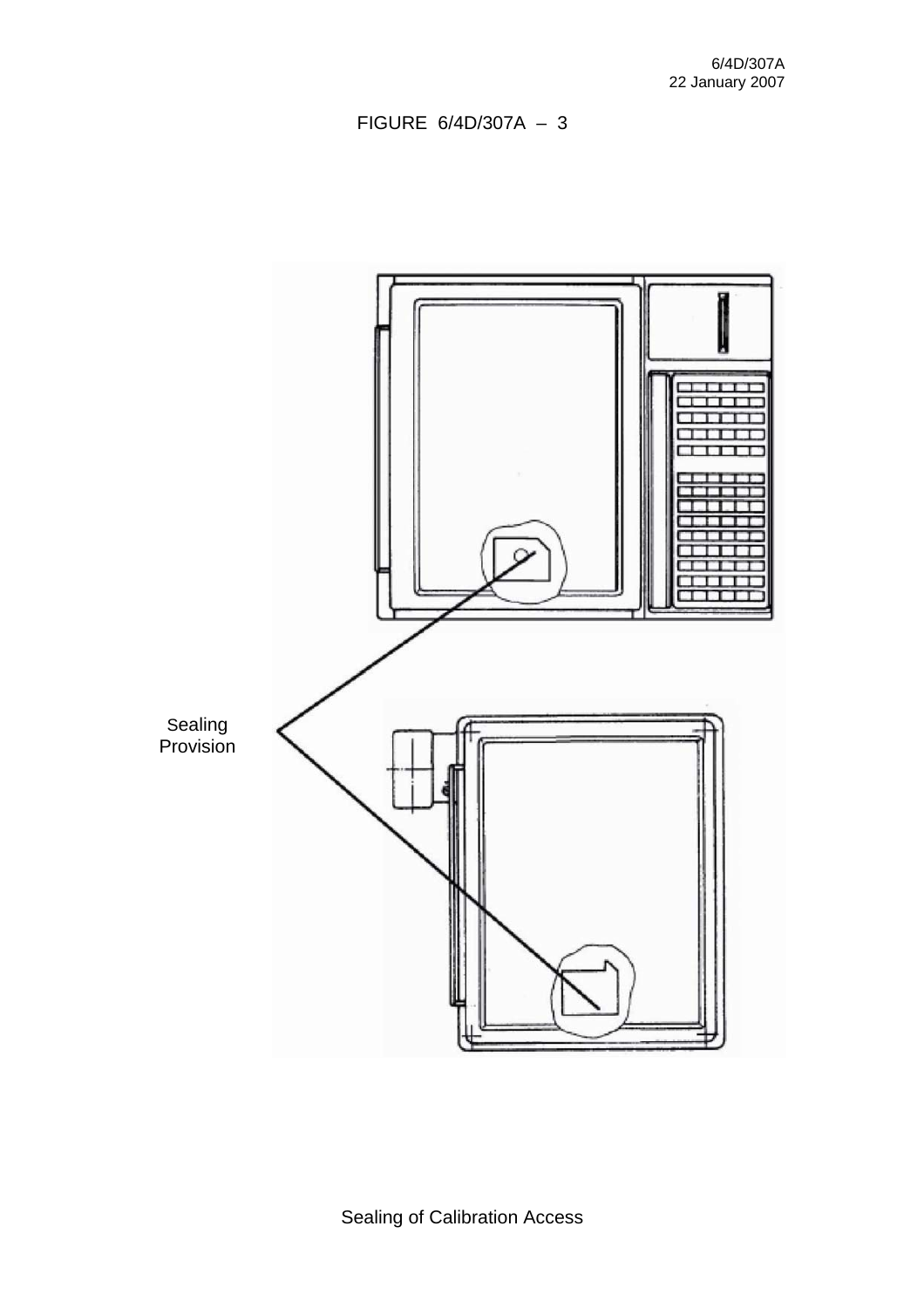6/4D/307A 22 January 2007

FIGURE 6/4D/307A – 4



Bizerba Model SC-H 100 Weighing Instrument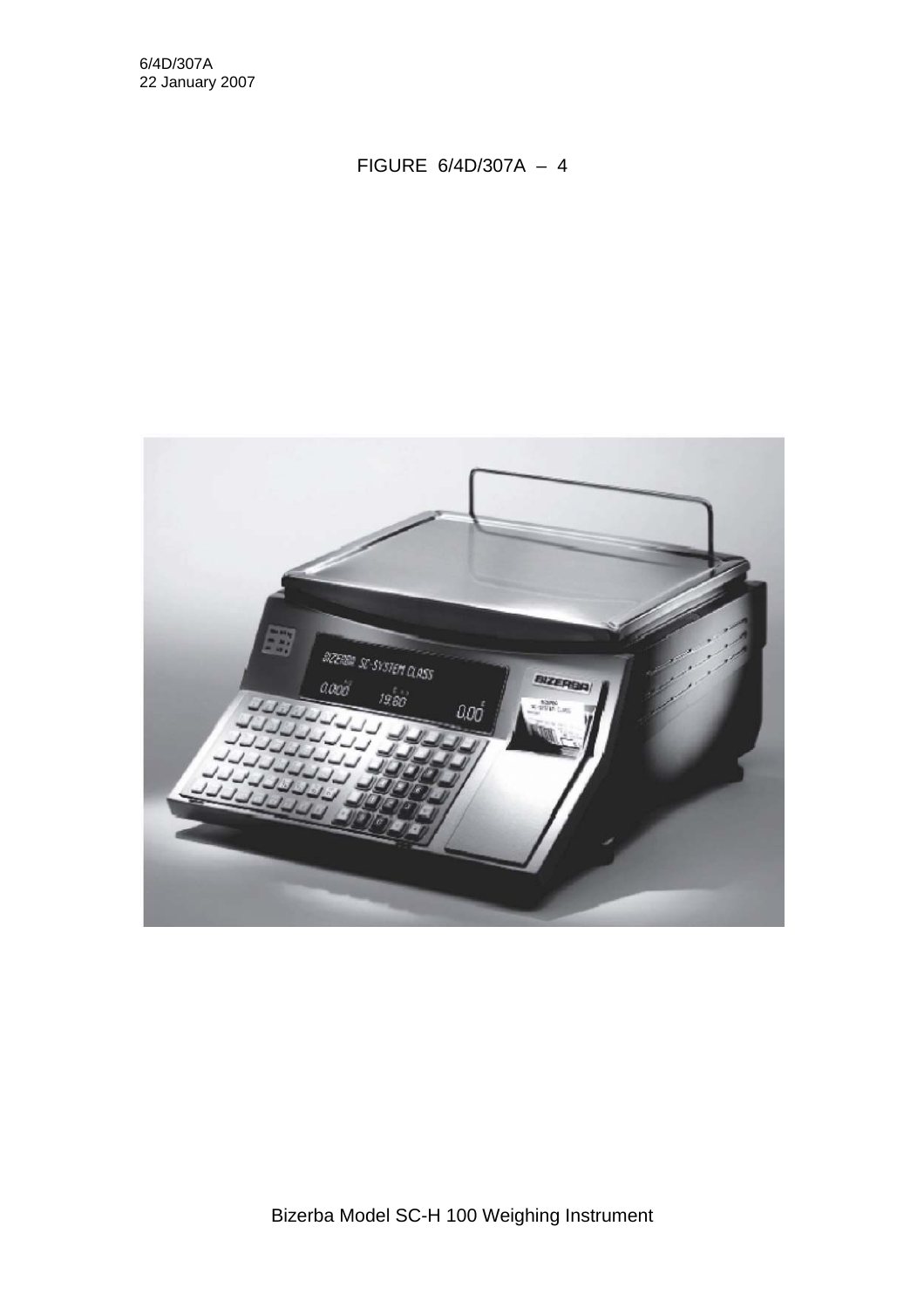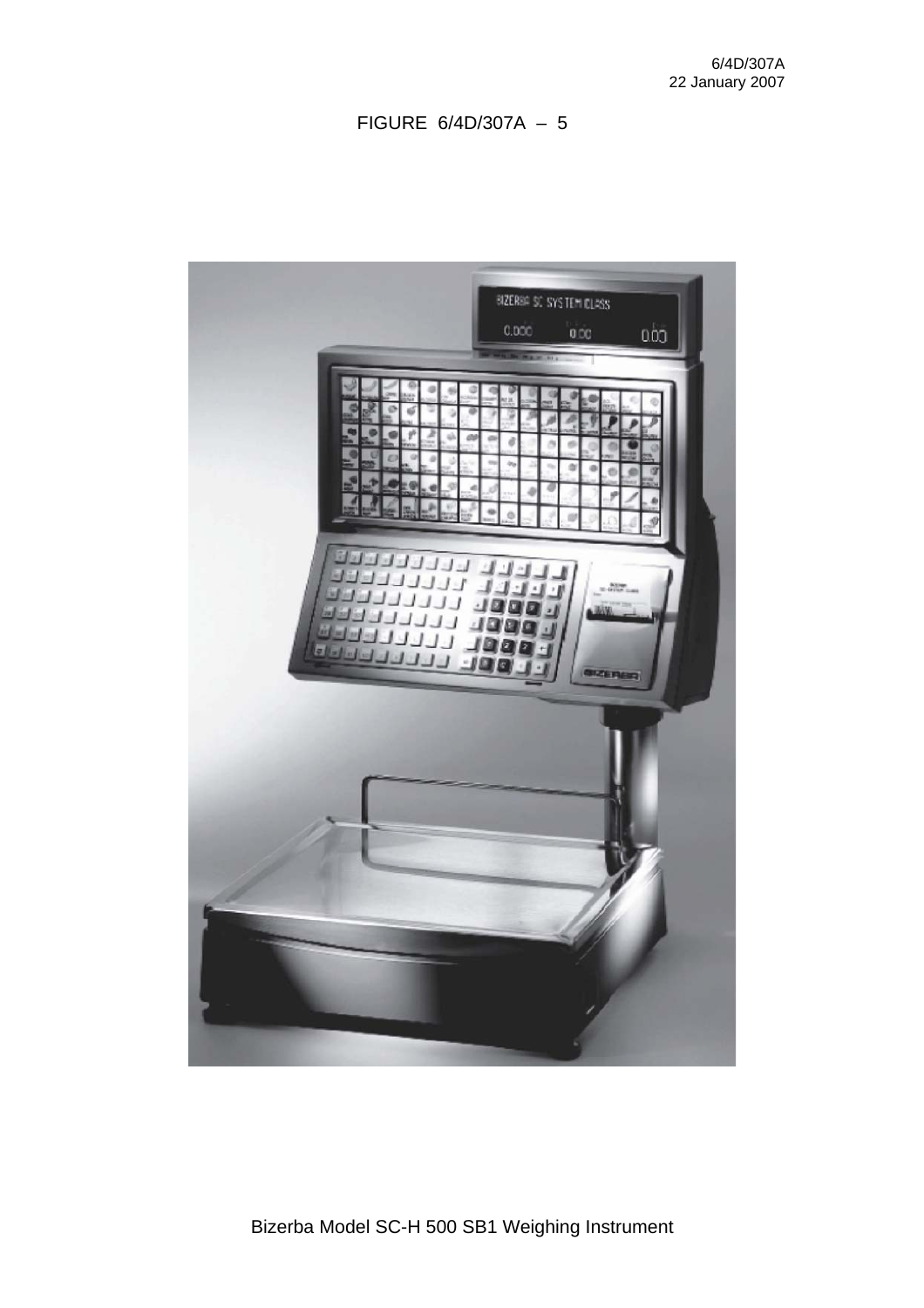

Bizerba Model SC-H 800 Weighing Instrument